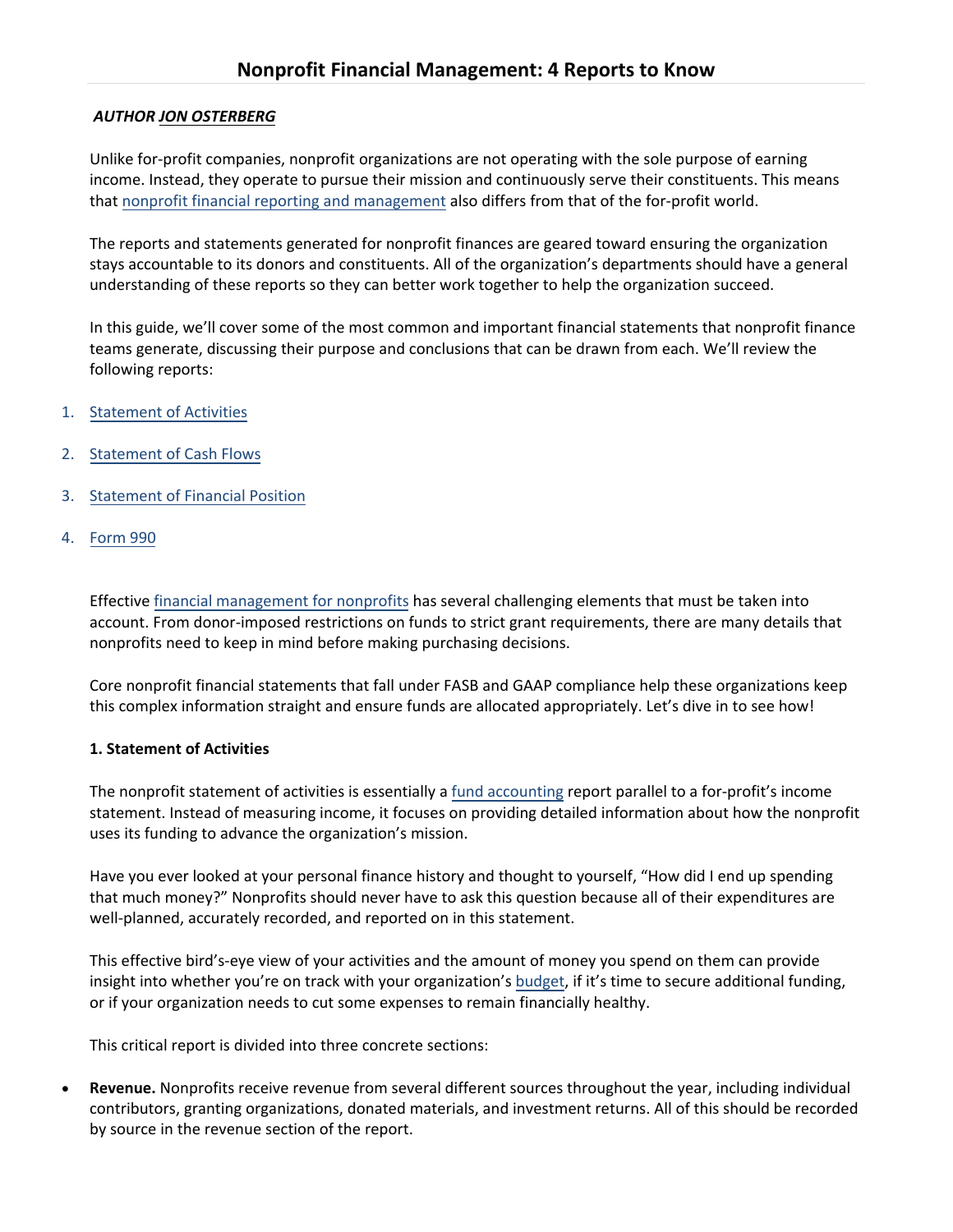- **Expenses.** In this section, your expenses should be divided and classified into three main categories: program, administrative, and fundraising. Include all of your organization's costs, such as your salaries, rent, office expenses, and events.
- **Net assets.** This is simply the calculation of your expenses subtracted from your organization's revenue. Be sure to pay attention to the net assets that omit donor-restricted funds, as this is the most liquid part of your budget.

Each of these sections is further divided into unrestricted and restricted assets, allowing your organization to better understand how much of the funding discussed in the report is liquid. At the end of the day, the report will look something like this:

| <b>Statement of Activities</b>    | ıtasa        |                           |           |
|-----------------------------------|--------------|---------------------------|-----------|
| <b>Revenues</b>                   | Unrestricted | Temporarily<br>Restricted | Total     |
| <b>Individual Donations</b>       | \$150,000    | \$50,000                  | \$200,000 |
| Grants                            | \$50,000     | \$100,000                 | \$150,000 |
| Investment Income                 | \$75,000     | \$0                       | \$75,000  |
| Other                             | \$0          | \$0                       | \$0       |
| <b>Total Revenues</b>             | \$275,000    | \$150,000                 | \$425,000 |
| <b>Expenses</b>                   |              |                           |           |
| <b>Program Services</b>           | \$160,000    | \$0                       | \$160,000 |
| <b>General and Administrative</b> | \$37,000     | \$0                       | \$37,000  |
| <b>Fundraising</b>                | \$38,000     | \$0                       | \$38,000  |
| <b>Total Expenses</b>             | \$235,000    | \$o                       | \$235,000 |
| Change In Net Assets              | \$40,000     | \$150,000                 | \$190,000 |
| Net Assets, Beginning of Year     | \$4,300      | \$0                       | \$4,300   |
| <b>Net Assets, End of Period</b>  | \$44,300     | \$150,000                 | \$194,300 |

According to Jitasa's [statement](https://www.jitasagroup.com/jitasa_nonprofit_blog/nonprofit-statement-of-activities/) of activities guide, the cherry on top of this report is its information is parallel to the information you need to provide on your annual Form 990. It breaks down your expenses into your program, administrative, and fundraising expenses—the same breakdown required on your annual tax forms.

# **2. Statement of Cash Flows**

The nonprofit statement of cash flows is designed to help nonprofits recognize how cash moves in and out of the organization. You'll not only gain a better understanding of how much money flows into your organization on a monthly basis but also of how much your nonprofit spends monthly.

The [statement](https://www.jitasagroup.com/jitasa_nonprofit_blog/nonprofit-statement-of-cash-flows/) of cash flows is split into three main categories: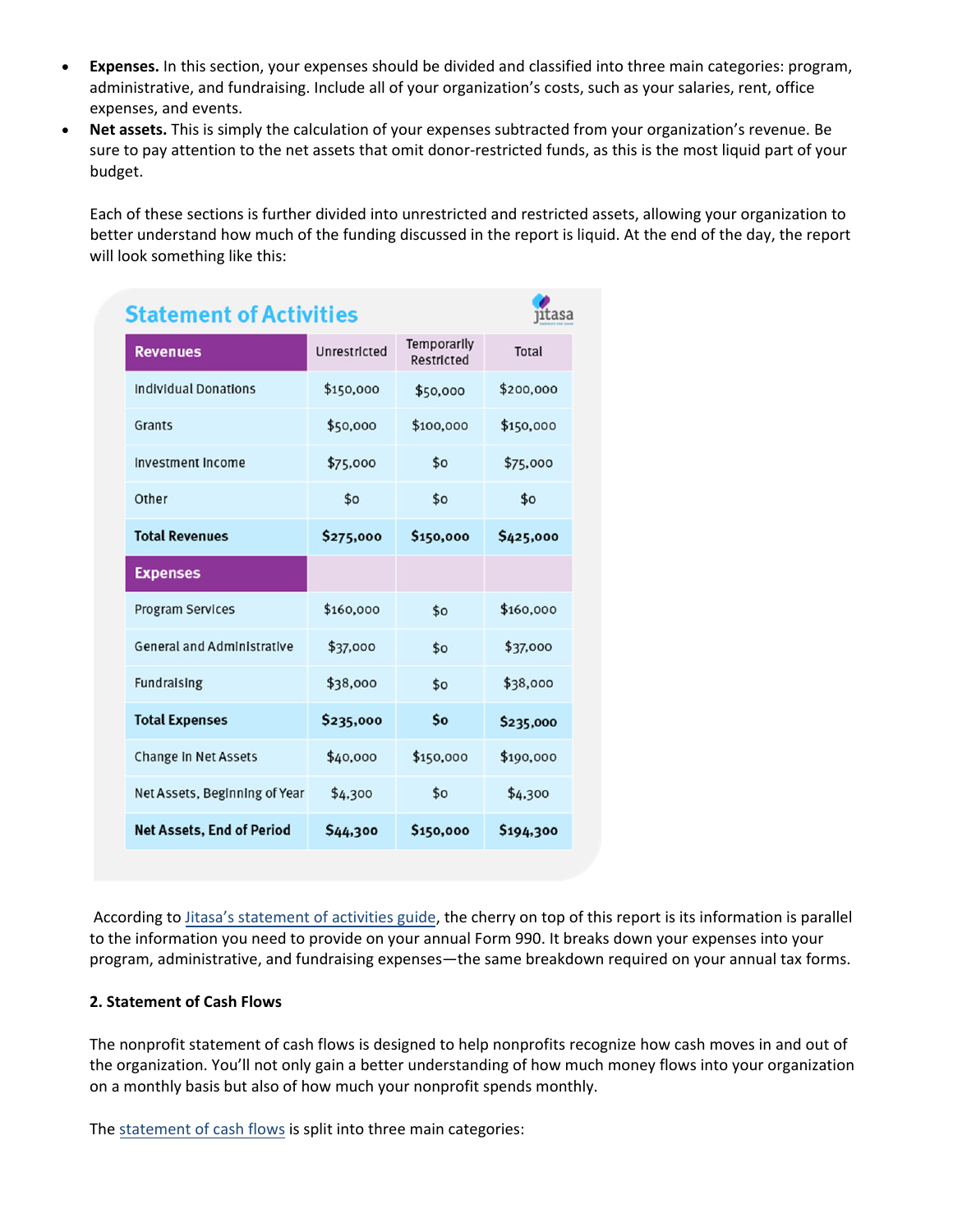- Operating activities
- Investing activities
- Financing activities

These are broken down even further into specific activities under each category. For example, your nonprofit's credit card payments would fall under your financing activities, while cash paid to employees would fall under your operating activities. The statement will end up looking something like this:

| <b>Statement of Cash Flow</b>               |             |  |  |  |
|---------------------------------------------|-------------|--|--|--|
| <b>Cash Flows From Operating Expenses</b>   |             |  |  |  |
| <b>Cash Received From Contracts</b>         | \$50,000    |  |  |  |
| <b>Cash Received From Contributions</b>     | \$250,000   |  |  |  |
| <b>Cash Paid to Employees</b>               | $-$275,000$ |  |  |  |
| <b>Net Cash From Operating Expenses</b>     | \$25,000    |  |  |  |
| <b>Cash Flows From Investing Activities</b> |             |  |  |  |
| <b>Equipment Purchases</b>                  | $-$5,500$   |  |  |  |
| <b>Net Cash From Investing Activities</b>   | $-55,500$   |  |  |  |
| <b>Cash Flows From Financing Activities</b> |             |  |  |  |
| <b>Credit Card Payments</b>                 | $- $4,000$  |  |  |  |
| <b>Loan Payments</b>                        | $- $7,500$  |  |  |  |
| <b>Net Cash From Financing Activities</b>   | $-511,500$  |  |  |  |
| Increase (Decrease) In Cash                 | \$8,000     |  |  |  |
| Cash at The Beginning of The Year           | \$2,500     |  |  |  |
| <b>Cash at End of Year</b>                  | \$10,500    |  |  |  |

Imagine a nonprofit earns \$10,000 per month in grants to fund one of its programs. But, the program costs \$11,000 per month to run. While this might seem like a small difference (just \$1,000), your organization will slowly deplete its bank account if you continue spending that amount without earning [additional](https://resources.foundant.com/blog/4-tips-for-creating-more-effective-fundraising-appeals) revenue. The statement of cash flow can help you identify these issues before they become larger problems for your organization.

With your nonprofit's statement of cash flow, you can also draw additional conclusions, determining your organization's free cash flow (measuring the liquidity and flexibility of cash at your organization) or your cash flow to debt (the funding available to service nonprofit debts).

### **3. Statement of Financial Position**

The nonprofit statement of financial position is the equivalent of a for‐profit balance sheet. This crucial financial report is designed to provide a snapshot of your nonprofit's overarching [financial](https://resources.foundant.com/blog/nonprofit-expansion-6-signs-you-re-financially-ready) health.

Similar to other nonprofit statements, your nonprofit [statement](https://www.jitasagroup.com/jitasa_nonprofit_blog/nonprofit-statement-of-financial-position/) of financial position is split into three sections: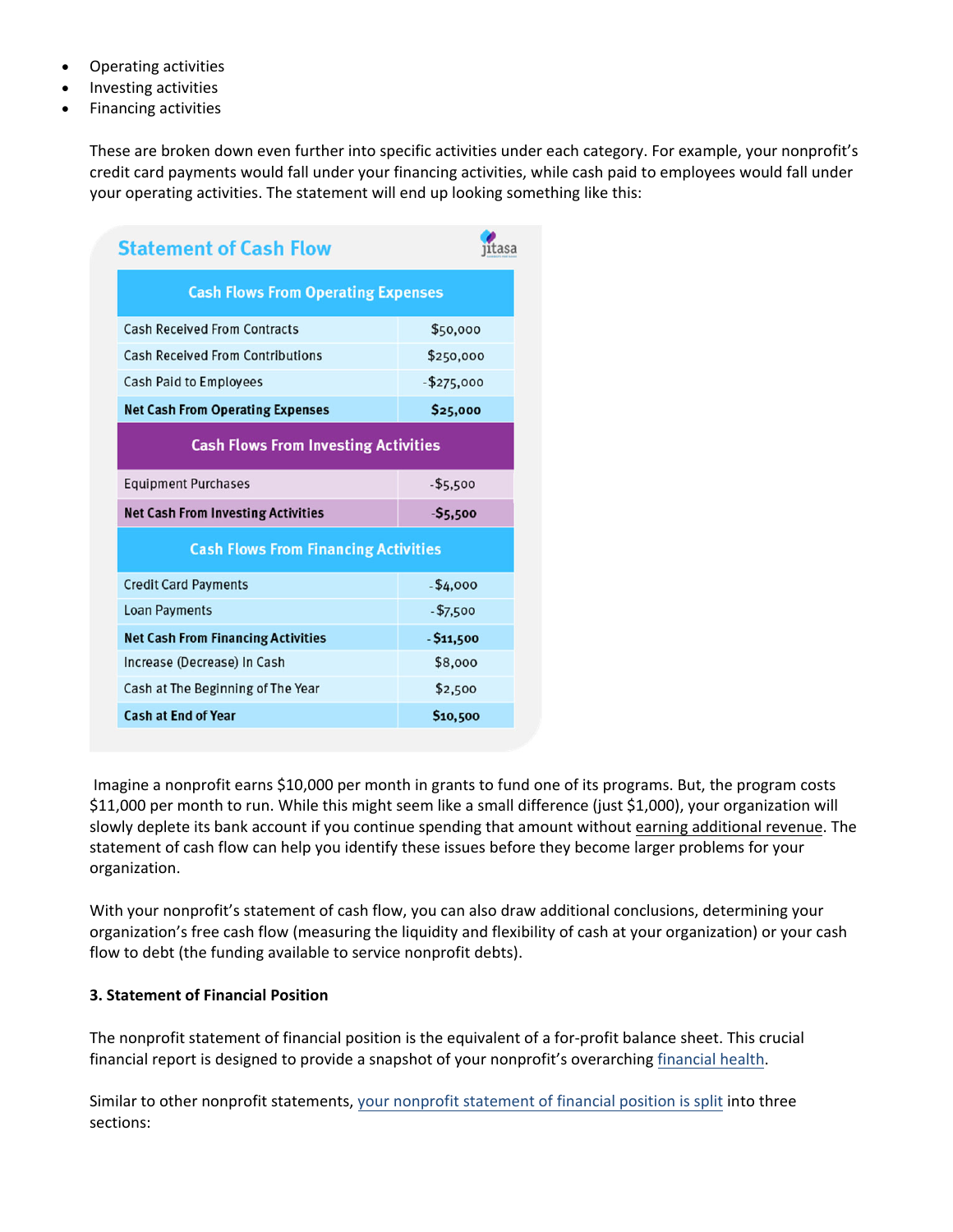- **Assets** *(what your organization owns).* This section lists the items your organization owns by the time it would take to make the assets liquid. Cash, an already liquid asset, is therefore listed first in this section.
- **Liabilities** *(what your organization owes).* While assets are organized by liquidity, your liabilities are organized by the date they need to be paid. Listed first are shorter‐term liabilities, also known as current liabilities. Listed below those are the long-term liabilities that could be paid over the following months or years.
- **Net assets** *(your organization's equity).* This section is further divided by the restrictions of your organization's assets. It's divided by unrestricted net assets, net assets that have temporary restrictions, and funds that are restricted perpetually.

The finalized report will end up looking something like this:

| <b>Nonprofit Statement of Financial Position</b><br>utasa |                |           |  |  |
|-----------------------------------------------------------|----------------|-----------|--|--|
| <b>Assets</b>                                             | 2018           | 2019      |  |  |
| Cash and Cash Equivalents                                 | \$250,000      | \$240,000 |  |  |
| <b>Contributions Receivable</b>                           | \$50,000       | \$45,000  |  |  |
| <b>Prepaid Expenses</b>                                   | \$2,000        | \$1,750   |  |  |
| <b>Property and Equipment</b>                             | \$75,000       | \$75,000  |  |  |
| <b>Total Assets</b>                                       | \$377,000      | \$361,750 |  |  |
|                                                           |                |           |  |  |
| <b>Liabilities</b>                                        |                |           |  |  |
| Payables                                                  | \$125,000      | \$120,000 |  |  |
| Debt                                                      | \$55,000       | \$45,000  |  |  |
| Other                                                     | \$15,000       | \$15,000  |  |  |
| <b>Total Liabilities</b>                                  | \$195,000      | \$180,000 |  |  |
|                                                           |                |           |  |  |
| <b>Net Assets</b>                                         |                |           |  |  |
| <b>Without Donor Restrictions</b>                         | \$130,000      | \$120,000 |  |  |
| <b>With Donor Restrictions</b>                            | \$52,000       | \$61,750  |  |  |
| <b>Total Net Assets</b>                                   | \$182,000      | \$181,750 |  |  |
|                                                           |                |           |  |  |
| <b>Total Liabilities and Net Assets</b>                   | <b>S377.00</b> | \$361,750 |  |  |

Not only does this statement help nonprofits gain a snapshot view of their overall financial health, but it can also be the basis of additional calculations to provide more insight. If you subtract your property and equipment assets from your total unrestricted assets, then divide the resulting number by your average monthly expenses, you'll end up with your months of LUNA (liquid unrestricted net assets).

### **Months of LUNA = (total unrestricted assets ‐ property and equipment assets) / average monthly expenses**

This calculation shows your organization's liquidity, allowing you to evaluate the risk your nonprofit can take. Generally, if you have fewer than three months of LUNA, you should take action to readdress your financial positioning. If you have more than three months of LUNA, you have a little more flexibility that can be used to fund organizational growth.

#### **4. Form 990**

While nonprofit organizations are exempt from paying taxes, they still need to report their finances to the IRS on an annual basis. The tax form required by nonprofit organizations is known as the Form 990.